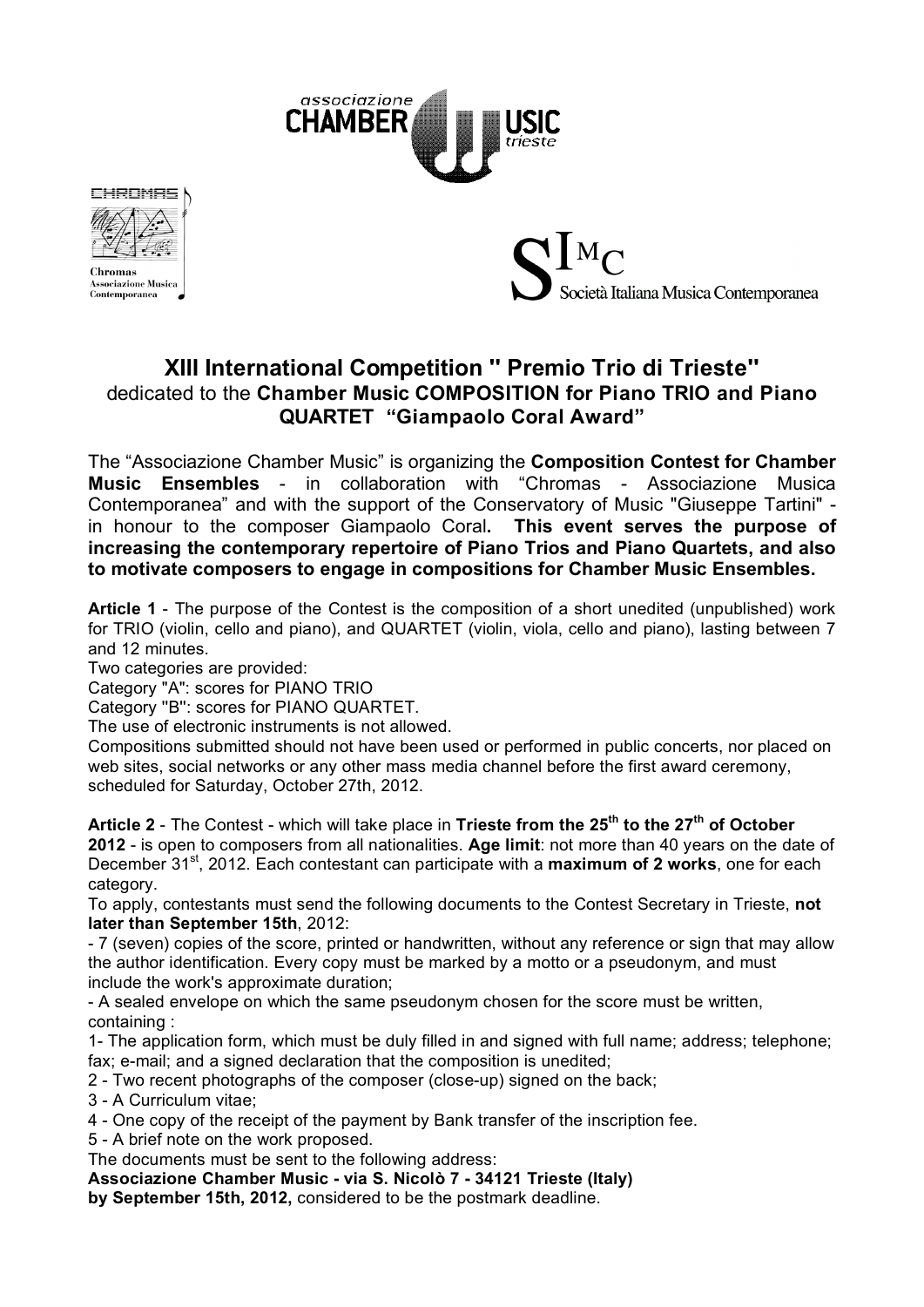Failure to abide by any of the rules above may result in exclusion from the Contest. Everything should be written in capital letters and in one of the official languages of the Contest (Italian or English).

**Article 3** - The inscription fee for the Contest is € 100 (one hundred Euros) to be paid directly by Bank transfer to:

**Associazione Chamber Music, via S. Nicolò 7 - 34121 Trieste – Italy** Cassa di Risparmio del Friuli Venezia Giulia - Piazza Unità d'Italia - 34121 Trieste **IBAN** IT74 I 063 4002 2071 0000 0001 282 **BIC** IBSP I T2U Bank charges must be paid by the person carrying out the transfer. The inscription fee is not refundable.

**Article 4** - The international Jury will meet and work at the Miramare Castle, will be composed of 7 (seven) members, and shall declare the winner after 3 preliminary rounds. Finalists will not exceed 3 for each category.

**The Jury:**

**Rocco Abate (Italy) Alberto Colla (Italy) Ivan Fedele (Italy)** *President* **Zygmunt Krauze (Poland) Elena Mendoza (Spain) Luca Pfaff (Switzerland) Berislav Sipus (Croatia)**

Members of the Jury could be replaced in case of necessity.

When taking office, each member of the Jury shall declare possible teaching or family relations with any of the applicants. In the case of family relations or private teaching relations happened during the two years before the beginning date of the competition, the member of the Jury shall be dismissed, whereas in the case of public teaching relations at the time of or two years before the beginning date of the competition, the member of the Jury shall abstain from voting (O.J. on December 5th, 1994, No.10, art. 15/2 c). The voting procedures will be communicated to applicants before the start of the Competition. The results will be notified at the end of each round. The Jury reserves the right not to award one or more prizes, should the requirements deemed necessary fail to be satisfied. The decisions of the Jury are irrevocable.

**Article 5** - The First Prize (indivisible) is **€ 5,000 (five thousand Euros) for each category.** The Second Prize will amount to  $\epsilon$  1000 (one thousand Euros) for each category. In case the 1<sup>st</sup> prize is not assigned, the jury will consider the opportunity to reissue its benefits to the  $2^{nd}$  prize.

**Article 6** - Compositions (a Piano Trio and a Piano Quartet) deemed the best by the Jury, and therefore selected for the First Prize, will be executed as **compulsory piece at the 14th International Competition "Premio Trio di Trieste"** and performed at a première, in May 2013, during the second preliminary round of the same competition, as well as at the Winners' Concert. The winners of "Coral Award" will also be able to see their work performed during the **"Premio Trio di Trieste'' Winner's Tours in at least 7 locations**, as an exceptional way to gain excellent visibility. Their work shall also be reported to concert performers, Conservatory teachers, and specialized magazines both in Italy and abroad.

Furthermore, the winning works shall be entered in the following venues and festivals (the organization is still going on):

City Summer Festival 2013 Oser, Islands of Cres and Losinj (Croatia) Trieste Prima Festival in Trieste (Italy)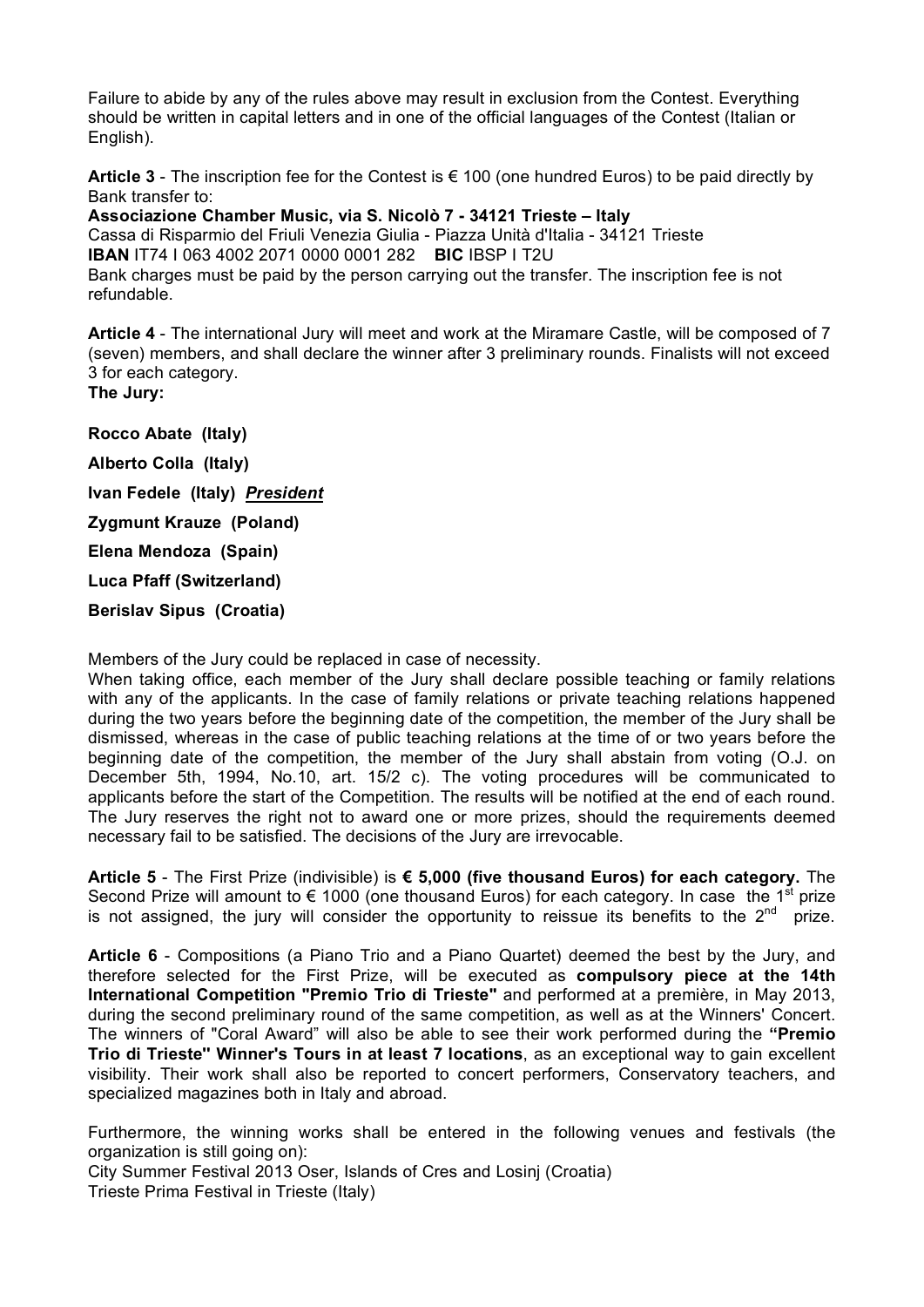The venue "Il Salotto cameristico dell'ACM" 2014 in Trieste Festival of Contemporary Music in Ljubljana (Slovenia) Universität für Musik und Darstellende Kunst – Graz

The **winning works will be published by Rugginenti Editore** srl - Music Publisher, except in cases where contractual commitments with other publishers are already taking place. The scores will have to be sent to the Music Publisher in electronic form.

**Article 7** - If there is no winner, the Jury will pick 2 compositions (a Trio and a Quartet) eligible as compulsory pieces for the "Premio Trio di Trieste" 2013.

**Article 8** - In case contestants, at the end of the contest, will demand the restitution of copies of their submitted works, they shall pay for the full postage. A copy of the final scores will remain available in the Library of the Music Conservatory "G. Tartini "of Trieste. In the absence of specific requests, compositions will no longer be available after the  $30<sup>th</sup>$  of November, 2012.

**Article 9** – The application for the Competition implies unconditional acceptance of the contestants to all rules presented in this regulation.

**Article 10** - In case of dispute, the only legally valid text shall be the original text in Italian language, comprising 10 (ten) articles. The Court of Trieste has the right to deliberate if any controversy arises.

For more information contact us at :

**Concorso Internazionale "Premio Trio di Trieste" via S. Nicolò 7 - 34121 TRIESTE tel. + 39 040 3480598 - fax +39 040 3477959 www.acmtrioditrieste.it** info@acmtrioditrieste.it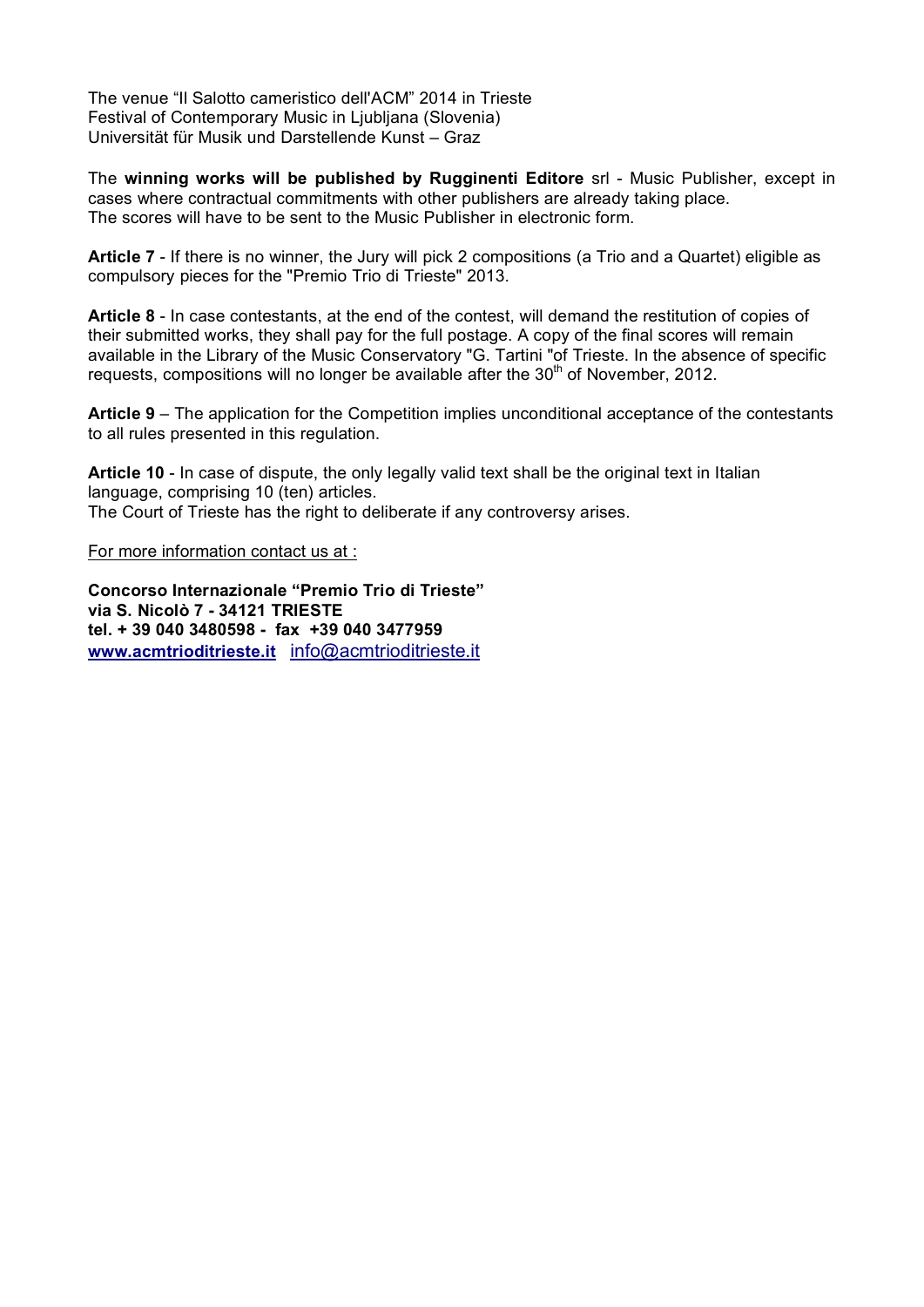## **XIII International Competition '' Premio Trio di Trieste''**  dedicated to the **Chamber Music COMPOSITION for Piano TRIO and Piano QUARTET "Giampaolo Coral Award"**

## **APPLICATION FORM**

INSTRUCTIONS: Please fill out this application form in its entirety by writing in block capitals or typewriting your information in the correct fields.

### **Postmark Deadline for submission of compositions is September 15th, 2012**

## **Composer Information :**